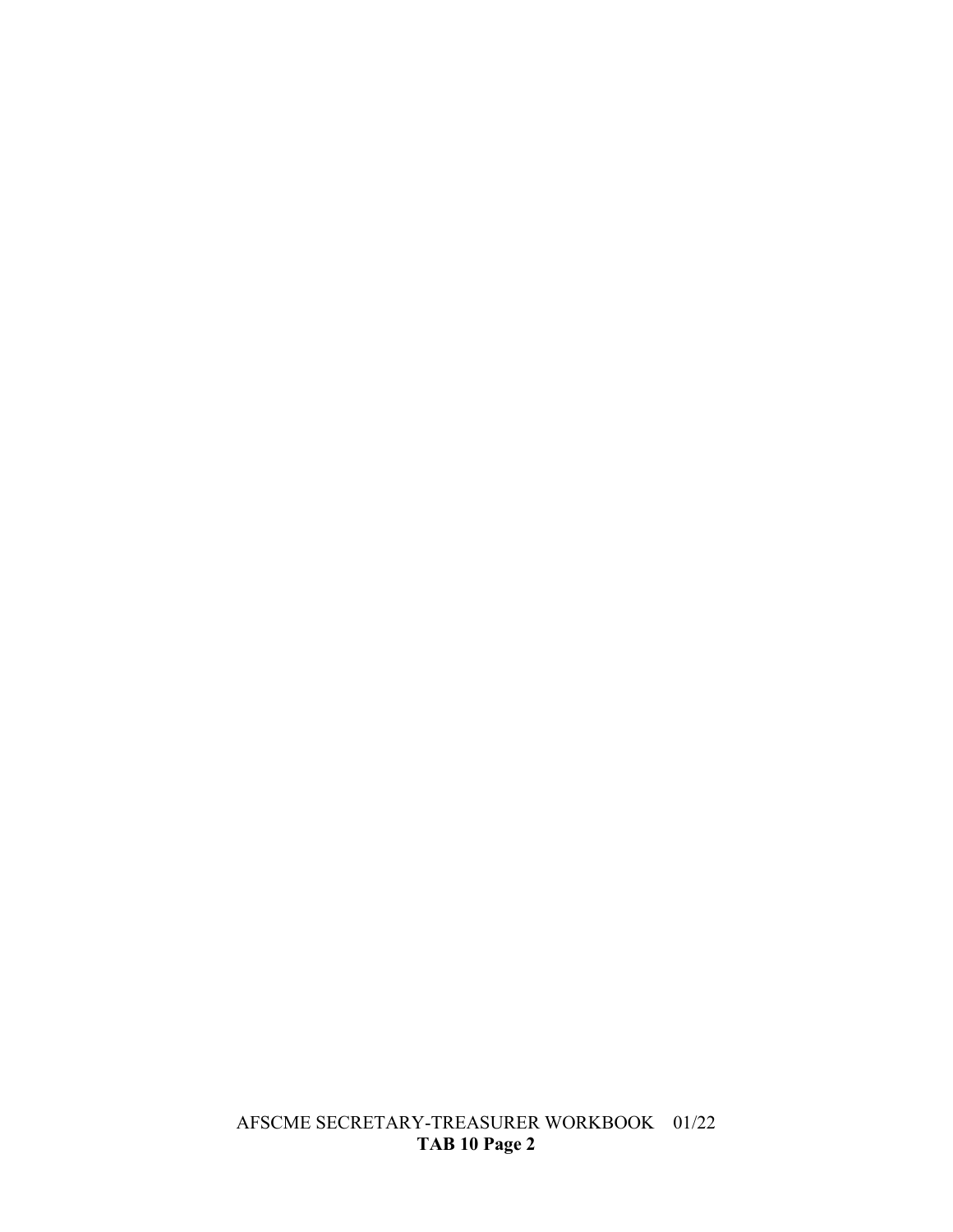# **TRUSTEES AUDIT GUIDE**

#### **A MESSAGE TO TRUSTEES**

The International Constitution, in its "Bill of Rights for Union Members," and the Financial Standards Code, in Article XI, provide for annual audits of affiliates by an independent Certified Public Accountant, (CPA), or by Trustees who are "officers elected for that purpose..." The Trustees are thereby charged with the responsibility to see that an audit of all the funds of the affiliate is performed, either by an independent CPA or the Trustees themselves. It is then their duty to report any findings to the membership and to the Executive Board. The Trustees must also see that the President and chief financial officer complete and file the "Local Union Annual Financial Report" and annual "Surety Bond Report" as required by the International Constitution.

Whether the audit is performed by an independent CPA or Trustees, the findings must be reported to the membership and Executive Board. The Audit Report must be attached to the Executive Board and membership meeting minutes of the meeting at which the report was presented. The minutes and attached reports then become a permanent part of the affiliate's records.

**If the audit is performed by an outside independent CPA**, the CPA is required to make a separate report of compliance with the Financial Standards Code. At the time a CPA is hired, the CPA will issue an "Engagement Letter" to state whether an audit, review or compilation will be performed. The Engagement Letter should specify any other services to be performed and may provide billing rates and an estimate of the cost of services to be provided.

CPA's are required to issue a SAS 115 letter when internal control issues have been identified during the course of their audit. A CPA will also typically issue a "Management Letter" upon completion of the engagement, in which operational or other issues that may require remedial action to be taken are noted. Officers/Trustees must obtain copies of the CPA's Engagement Letter, SAS 115 letter, Management Letter, and Audit Report. Trustees are responsible to ensure that these reports are properly presented to the Executive Board and/or membership and that any recommended actions are appropriately addressed.

**If the audit is to be performed by the Trustees**, the following is a suggested series of steps to aid in the review of the affiliate's financial activities. If a significant number of transactions are involved, a sampling or testing procedure may be used for all steps described in the following sections. Affiliates with large numbers of transactions should consider the advantages of using a professional accountant or CPA to perform the audit.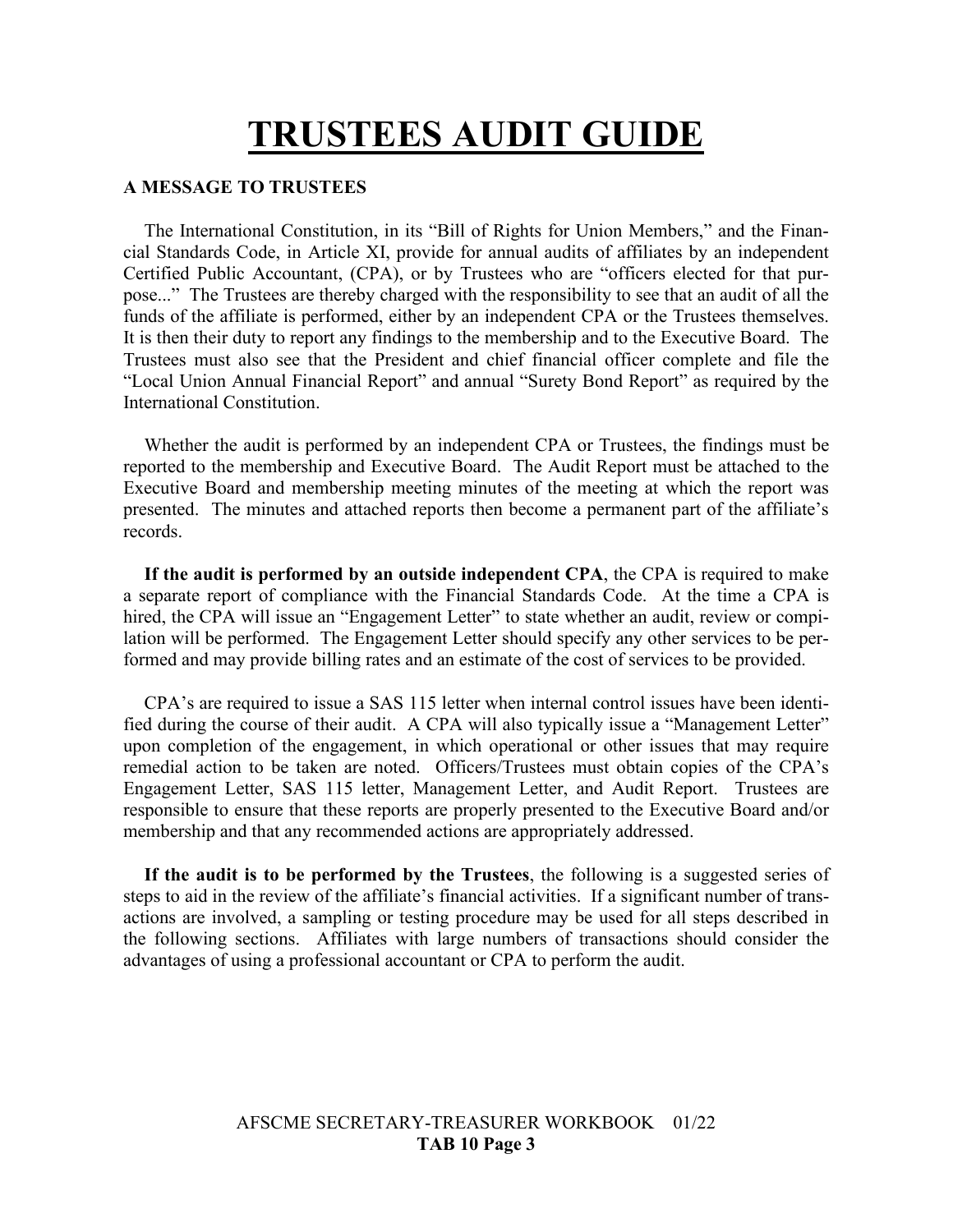#### **FINANCIAL RECORDS**

Before beginning the audit, the Trustees must obtain the following records for the year or period being examined:

- Cash Book or Cash Receipts/Disbursements Journal (A manual Cash Book does not need to be maintained by affiliates using automated accounting systems that provide information comparable to that found in the Cash Book.)
- Printouts from automated accounting systems as detailed in Article III, Section 1, A of the Financial Standards Code.
- Bank statements and canceled checks for all union bank accounts
- Bank reconciliations for all union bank accounts
- Other supporting documentation for transactions in all accounts, such as account transfers, wire transactions and electronic fund transfers (EFT's)
- Duplicate deposit slips
- Checkbook and check stubs
- Per Capita Tax Reports (if applicable)
- Paid bills
- Officers and employees expense reports
- Payroll records and payroll tax returns
- Minutes of membership and Executive Board meetings
- Monthly financial reports, financial statements and governmental filings
- Records of petty cash expenditures
- Mortgage and loan agreements
- Lease agreements and any other contracts
- Insurance policies
- Evidence of ownership of investments
- Schedule of other assets owned (e.g., furniture, computer, fax machine, filing cabinets, etc.)
- Local Union Annual Financial Report
- Surety Bond Report

### **RECEIPTS**

The Financial Standards Code requires that all money received be deposited directly in an insured bank account, in the name of the affiliate. Deposits should be recorded in the Cash Book, indicating date received, from whom, for what and the number of members for which per capita tax or dues is received. Deposit and date of deposit should be recorded in the checkbook. Duplicate deposit slips and copies of the receipt transmittal documents (e.g., dues deduction rosters, rebate summaries, copies of deposited checks) should be retained.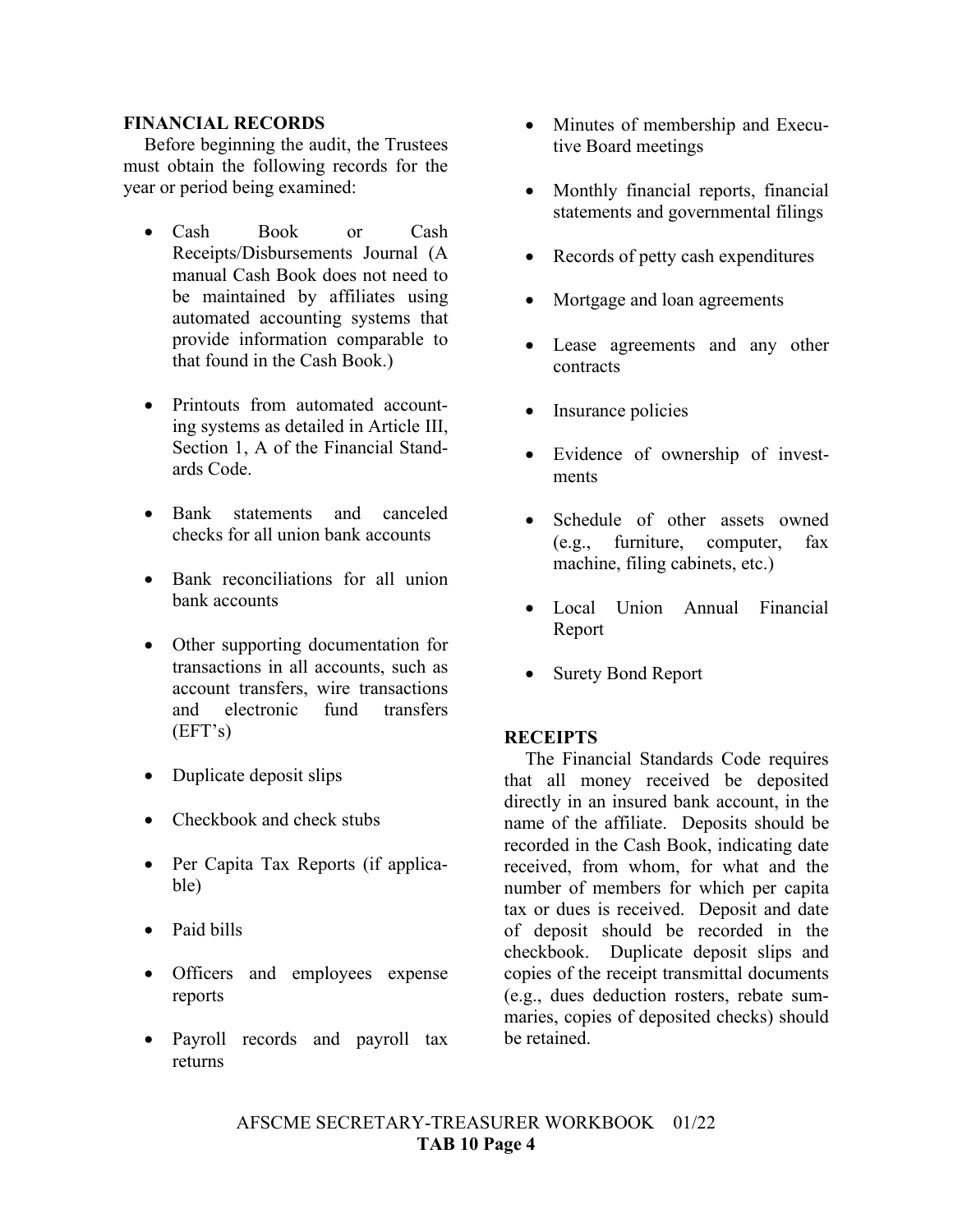- 1. Compare amounts listed in Cash Book to duplicate deposit slips and amounts shown on bank statements.
- 2. Review supporting documentation for cash received (e.g., dues deduction lists.)
- 3. Verify that the explanation of the type of receipt agrees with entry in the Cash Book or check register.
- 4. Verify that totals are properly computed in the Cash Book or check register.
- 5. Verify that deposits are properly recorded in the checkbook or check register.

### **DISBURSEMENTS**

The Financial Standards Code states that union money can be spent only if required by law, by union constitution, to fulfill contractual obligations or as authorized by vote of either the membership or the Executive Board. Disbursements require signatures of two officers or their designees. At the time a check is issued, the date, amount, payee and purpose of the check should be recorded on the check stub, in the Cash Disbursements Journal or in the automated accounting system.

All disbursements should be substantiated by supporting documentation such as bills or invoices, per capita tax reports, officer or employee expense reports, payroll records and lease agreements. The minutes of Executive Board or membership meetings should show authorization for these disbursements as outlined in Article V of the Code.

- 1. Compare each canceled check to the bank statement to see that a canceled check exists for each paid check shown on the bank statement.
- 2. Compare amounts on canceled checks to amounts in the Cash Book or automated accounting system and checkbook.
- 3. Compare payee on check to payee listed in Cash Book, check register and checkbook.
- 4. Examine the endorsement to verify that it agrees with the payee.
- 5. Examine signatures on checks to verify they are signed by the officers authorized to do so under the affiliate's constitution.
- 6. Compare the payee and amount on canceled checks to supporting invoices, expense reports, Per Capita Tax Reports, etc.
- 7. Review supporting invoices, expense reports and PCT Reports to verify that the check number and dates of payment are properly shown on each document.
- 8. Compare explanations in Cash Book or check register to supporting documentation to verify that expenses are properly classified.
- 9. Verify that the Cash Book is properly totaled.
- 10. Verify that the checkbook or check register is properly maintained in order to reflect the current balance at all times.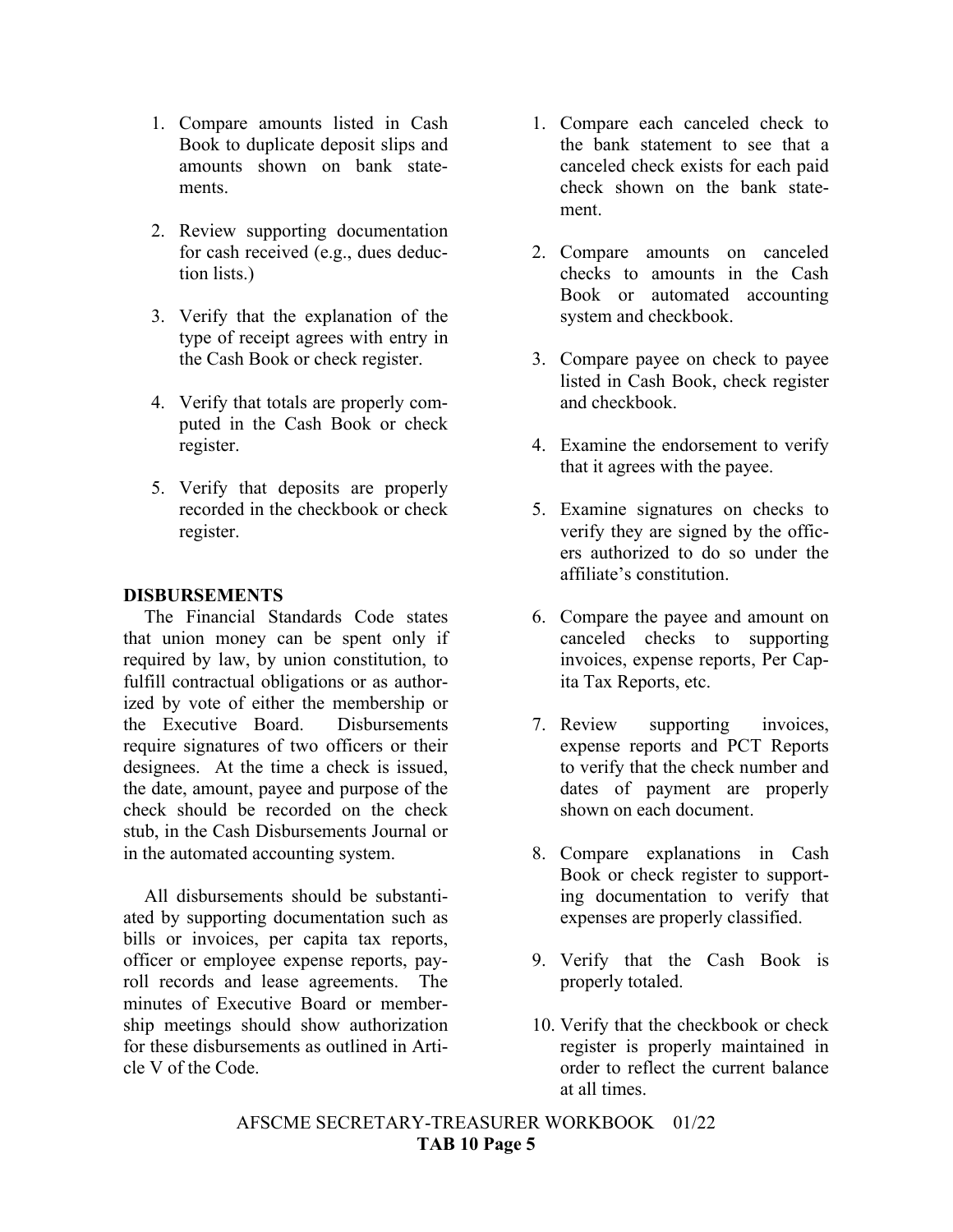#### **BANK RECONCILIATION**

All bank statements, canceled checks and voided checks must be retained in the union's records by the principal financial officer. The canceled checks which are retained with any statement should be kept with that statement regardless of the date or number appearing on the check. The monthly bank reconciliation should be attached to each month's bank statement.

Canceled checks are required to verify the accuracy of the financial records (e.g., checks recorded in the Cash Book or check register, notations on paid bills). However, some banks and credit unions do not automatically provide canceled checks. If the canceled checks are not available, the principal financial officer must take steps to obtain copies of those checks, (front and back), and ensure that they are maintained with each month's bank statement.

- 1. Review monthly bank reconciliation to see that amounts shown for Cash Receipts and Cash Disbursements agree with totals in Cash Receipts and Cash Disbursements Book or check registers, and reconcile any differences.
- 2. Compare cash balance on the financial statement to bank reconciliation balance and to checkbook or check register balance.
- 3. Research any outstanding checks six (6) months or older for possible cancellation or stop payment.
- 4. If applicable, obtain copies of missing checks from the bank or credit union. Compare copies to the entries in the Cash Book or check register.
- 5. Obtain an explanation from the financial officer for any unusual transaction reflected on the bank statement.
- 6. Obtain an explanation and supporting documentation from the bank or credit union for any unusual transaction.
- 7. Look for evidence that the bank reconciliation was reviewed timely by the President.

#### **BANK DEBIT OR ATM CARDS**

Bank Debit Cards and/or Automated Teller Machine (ATM) Cards may not be used under any circumstances. Review all bank statements for evidence of ATM or Debit Card Transactions.

#### **SAVINGS ACCOUNTS**

Savings accounts may be maintained, but only at insured institutions and in the name of the affiliate.

- 1. Review savings bank records to see that all interest is properly recorded.
- 2. Review deposits and withdrawals and compare to amounts shown in the Cash Receipts and Cash Disbursements Book or check register.
- 3. Verify that the balance in the bank statement agrees with the balance shown on the financial statement.
- 4. Verify that the signatures authorizing the withdrawals are the signatures authorized by the affiliate's constitution.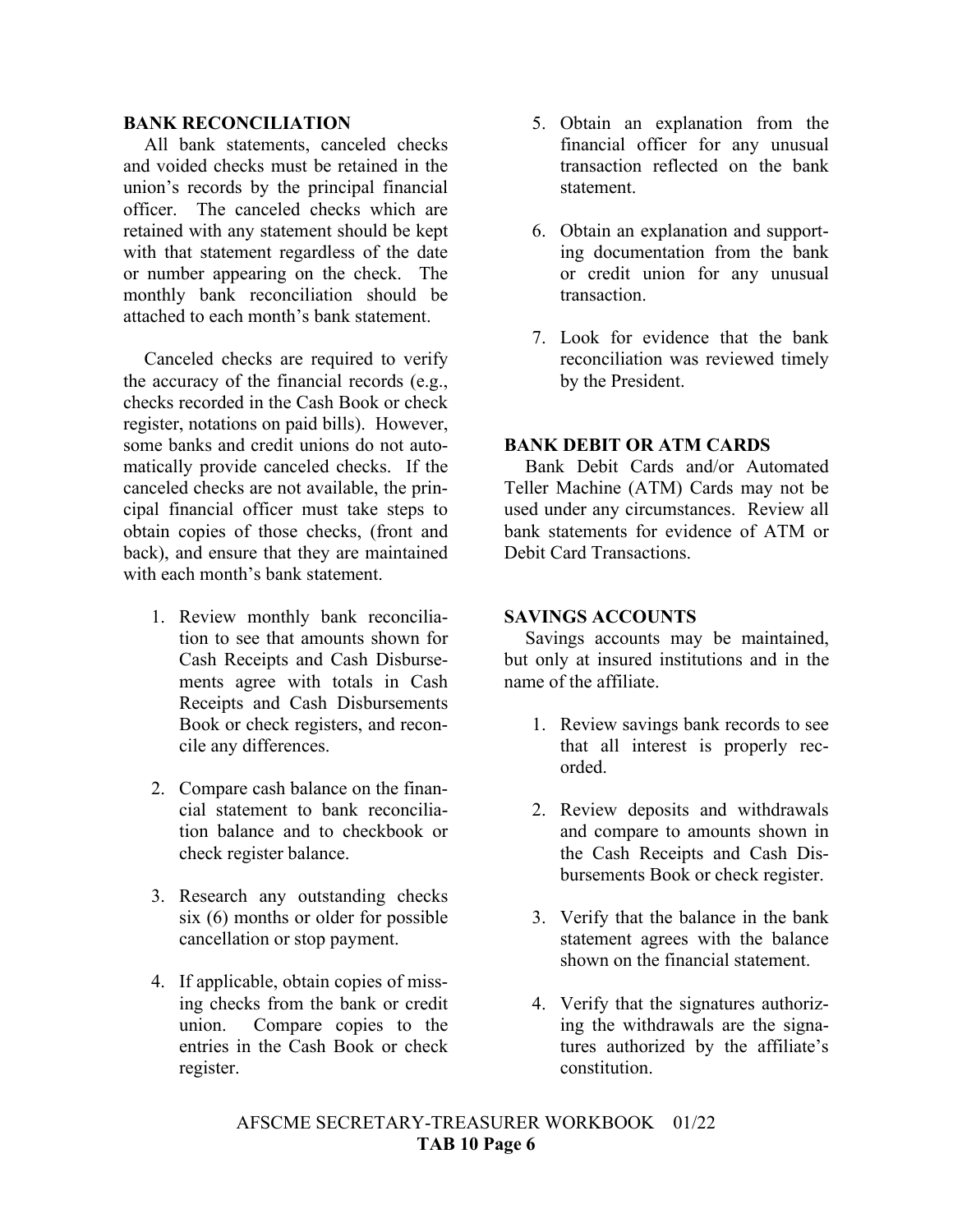5. Trace all transfers between the savings account, checking account and all other bank accounts to verify that all such transfers have been properly deposited.

### **EXPENSE REPORTS AND REIMBURSEMENTS**

Union Officers, members and employees may be reimbursed for expenses relating to union activities. These expenses must be documented by a report showing payee, amount, nature of expense, specific union purpose and applicable original invoices or receipts. The expense report must be signed when submitted by the individual requesting reimbursement and approved by the appropriate officer or supervisor. The reimbursement must be authorized in the minutes.

- 1. Review the expense reports for a) authorization, b) original supporting documentation, c) nature of expense, d) signature of individual submitting request for reimbursement and e) signature of approving authority.
- 2. Compare for compliance with affiliate's policy for reimbursement of expenses, e.g., per diem, automobile mileage and other limitations and restrictions.
- 3. Compare amount shown on voucher to actual check paid.
- 4. Review the minutes to see that authorization is properly recorded, particularly for conventions, conferences, meetings, etc.
- 5. Verify in each instance where meeting food and beverage are reimbursed, it is supported by a list of the names of the people attending, their relationship to the union, and the union business discussed.
- 6. Verify that all costs paid directly by the affiliate, (e.g., direct hotel billings, charges incurred on the affiliate's credit card) have been properly reported on itemized expense reports.
- 7. Verify that any authorized user of the affiliate's credit card has provided an itemized expense report accounting for each and every charge made with the credit card receipt and the itemized sales slip attached.

## **EXPENSE ADVANCE**

Expense advances must be authorized. Advances should subsequently be accounted for by submission of expense reports, invoices and other documentation required for expense reimbursement.

- 1. Review expense advance for authorization and approval in the minutes.
- 2. Verify that the advance is subsequently accounted for by submission of expense reports with supporting documentation.
- 3. Ensure that any advances in excess of amounts reported on expense reports were returned to the affiliate and deposited into the appropriate bank account.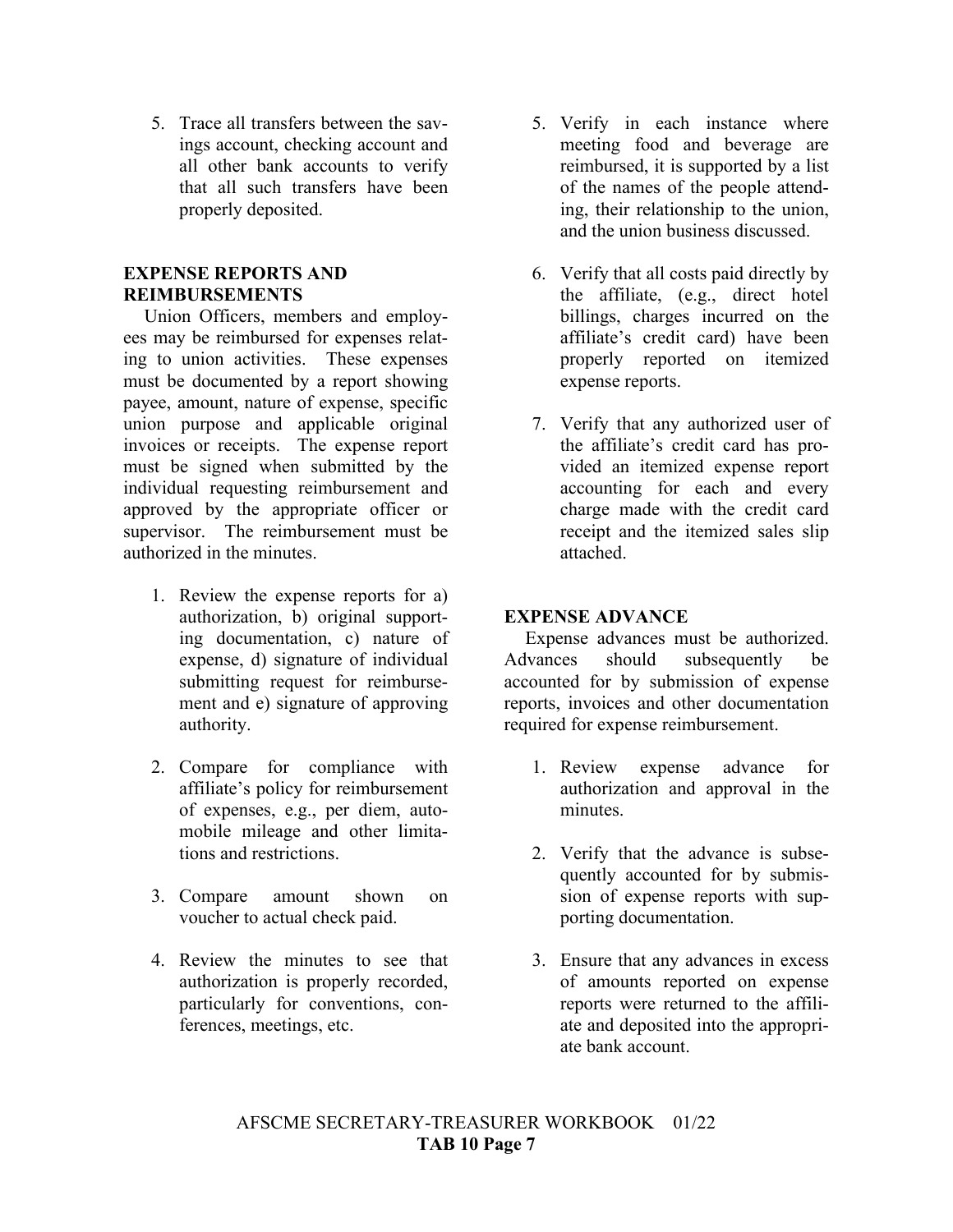## **ACCOUNTABLE VERSUS NON-ACCOUNTABLE REIMBURSEMENT PLANS**

The Financial Standards Code Glossary of Terms provides an explanation of the difference between accountable and nonaccountable plans. Basically, a nonaccountable plan does not require the filing of an expense report, but treats all payments to individuals as taxable compensation.

- 1. Obtain copies of minutes authorizing payments to officers, members or employees to determine the intent of the payment - **accountable** or **non-accountable**.
- 2. Verify that expense reports are being filed for **accountable** payments.
- 3. Verify that wages being reported to the government and relevant payroll taxes being withheld and deposited for **non-accountable** payments.

# **CREDIT CARD CHARGES**

AFSCME strongly recommends against the use of union-owned credit cards as they circumvent the requirement that two officers sign all disbursement checks.

If an affiliate provides a credit card to its officers and/or employees, the individual authorized to make a charge directly to the affiliate's credit card must provide an itemized expense report detailing each and every charge made as well as its union purpose. The affiliate must not pay the credit card company for any charges incurred on the union credit card without all of the charges adequately documented.

Credit cards of individuals (officers or employees) are the responsibility of that person. Costs incurred by individuals must be submitted on an expense report for reimbursement to the individual. Under no circumstances should the union make a payment to a credit card company for a card that is owned by an individual.

- 1. Obtain copies of all statements for the affiliate's credit card(s).
- 2. Obtain copies of the meeting minutes at which either the membership or Executive Board approved having credit card(s), and verify the card(s) were acquired and are being used in compliance with the approvals.
- 3. Obtain copies of any policy or procedure manuals/memos that explain the proper use of the credit card(s).
- 4. Obtain copies of all expense reports that are used to account for credit card transactions. Verify that each charge on the statement is documented with all supporting receipts and full explanations on an expense report signed and submitted by the responsible person for the charge.
- 5. Verify that the policy prohibits personal use of the union credit card(s).
- 6. Verify that itemized expense reports were submitted by all authorized users of the credit card prior to payment to the credit card company.
- 7. Prepare a separate section of the audit report to be presented to the Executive Board and membership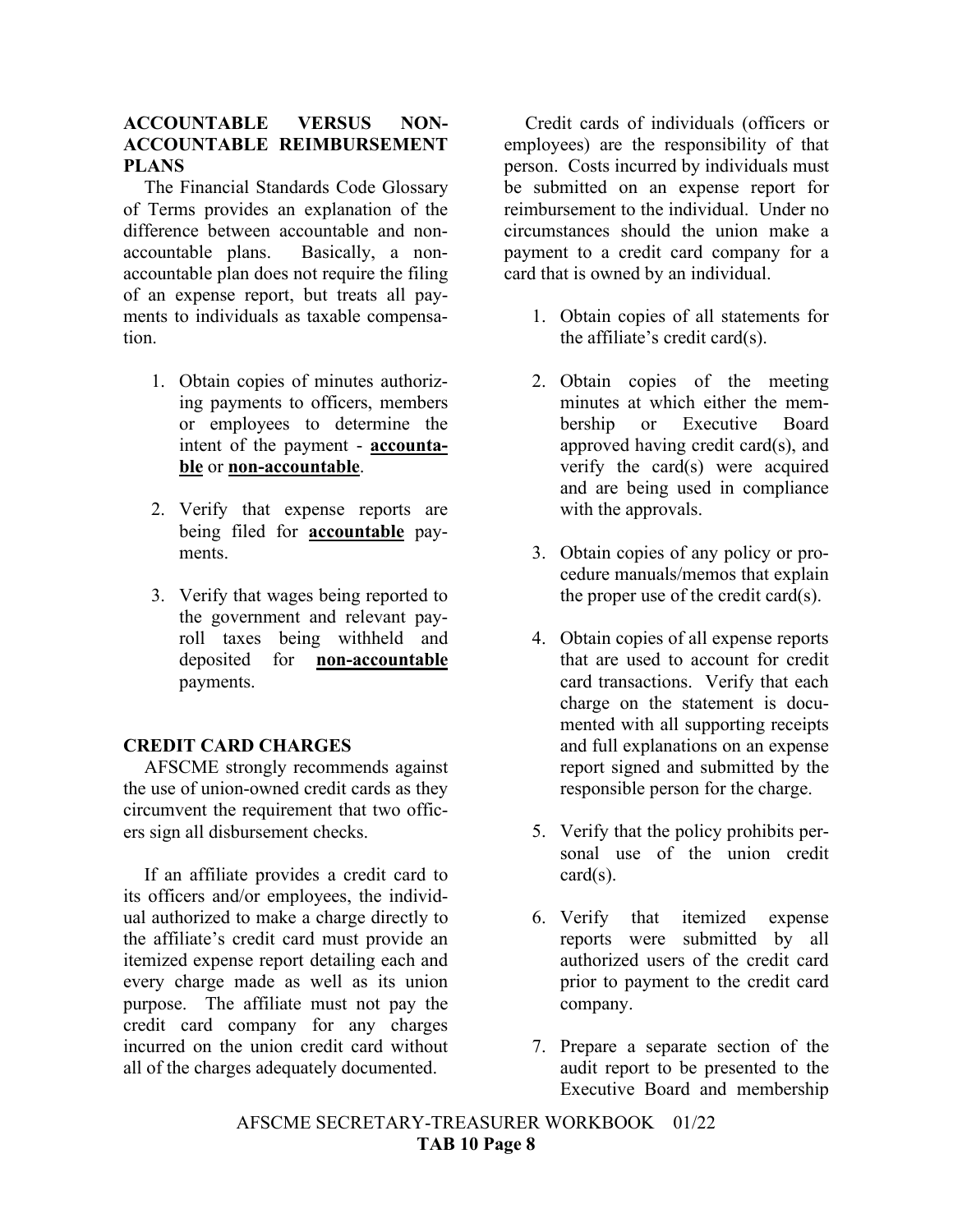that deals specifically with credit card use and the results of this audit.

8. Identify all payments made to credit card companies. Trace each payment to the union-owned credit card statements. Verify there are no payments made for unidentified credit cards or credit cards of individuals.

# **WAGES**

Salaries for employees should be authorized and documented in minutes. Payment of salaries causes the affiliate to be liable for payroll taxes, withholdings and payroll tax returns. Failure to file such reports can result in tax penalties and could subject the financial officers to personal liabilities.

- 1. Examine payroll records to ensure that payroll is properly recorded showing detail of wages and all deductions.
- 2. Compare amounts shown in Cash Disbursements Book or check register to amounts in payroll record.
- 3. Check salary rates to approvals as shown by membership or Executive Board minutes.
- 4. Check for approval in hiring individuals receiving salaries and wages.
- 5. Verify that payroll records reflect sick leave, vacation, holidays, etc.
- 6. Examine quarterly and annual payroll records and verify that all payroll reports are filed on a timely

basis and that W-2's have been filed with the IRS for all individuals to whom wages are paid.

7. Verify that an I-9 and W-4 is on file for all individuals receiving taxable compensation.

## **ALLOWANCES**

Authorized allowances should be documented in minutes and be reported as wages to the recipients.

- 1. Check the rate of allowances paid to officers and employees against approvals as reflected by the minutes.
- 2. Verify that W-2s have been filed with the IRS for all individuals who are paid allowances during the calendar year.

(Note: Allowances must be distinguished from expense advances.)

- a) Expenses advanced must be accounted for by submission of supporting documentation to the Local Union. Allowances DO NOT require documentation, only approval.
- b) Allowances are treated as taxable income to the recipient. Reimbursed expenses are not taxable.

### **LOST TIME**

Payments for lost time constitute taxable income to the recipient and must be reported. Lost time payments should be supported by authorization, purpose, and basis for amounts paid.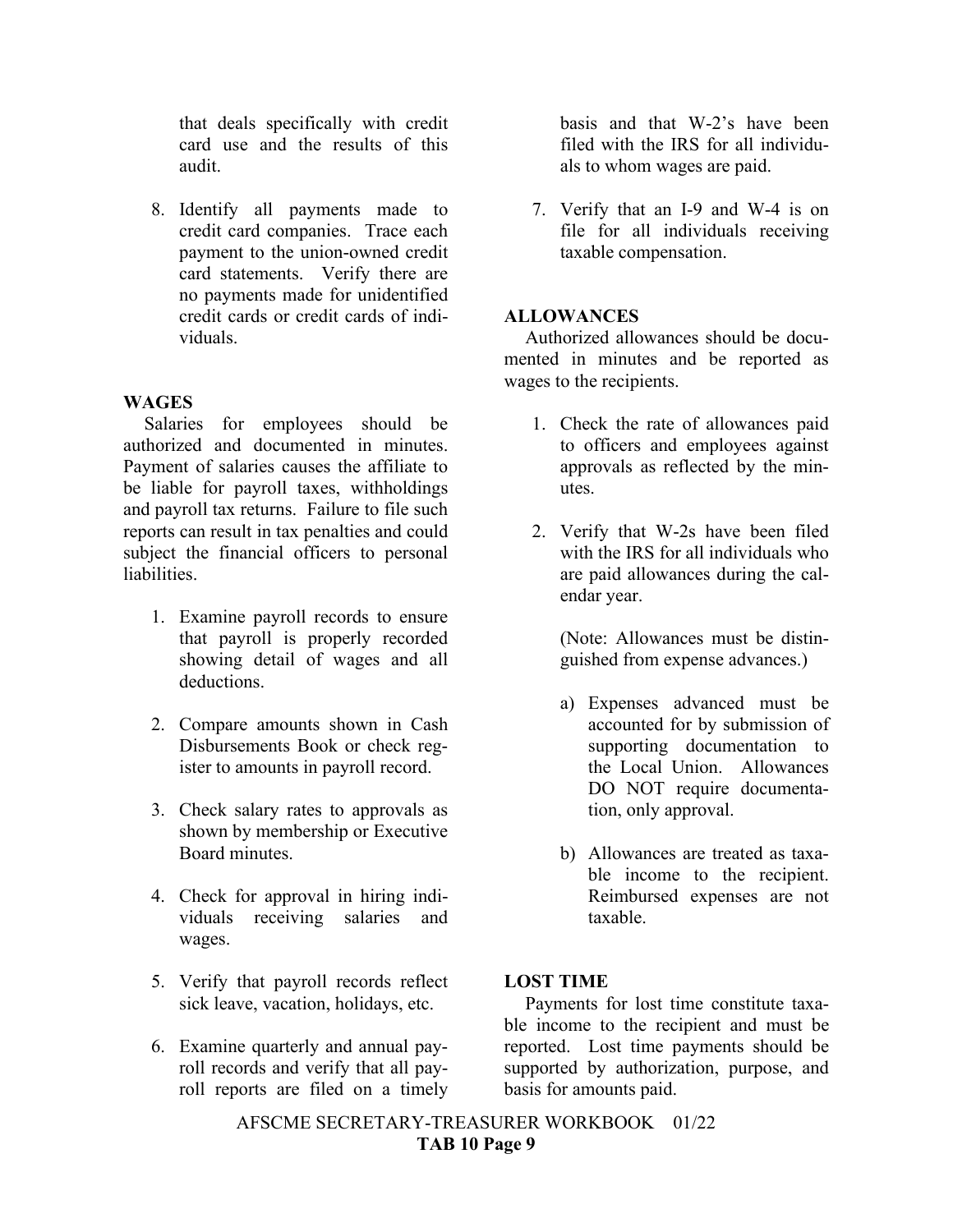Payments for lost time can be based on the actual salaries lost by an individual, or a rate approved by the executive board. Some government agencies consider payment of lost time, where the individual was actually also paid by their employer, to be illegal and could subject the individual to criminal charges.

- 1. Review the affiliate's requirements for documenting, approving and issuing lost time payments.
- 2. Examine supporting records for approval of payment.
- 3. See that records reflect purpose for which lost time was used.
- 4. Verify that W-2s were filed for all lost time paid.
- 5. Determine how the lost time rate was calculated and verify that individuals were paid at the correct rate.

6. Determine if documentation is on file to verify that the individual suffered a loss of income or leave that is being made up by the affiliate as lost time.

#### **FINANCIAL REPORTING**

Article IX of the Financial Standards Code requires a monthly financial statement be prepared and made available to the membership and the Executive Board. These reports should be attached to the minutes of the meeting at which they are presented and become part of the affiliate's records.

1. Review minutes for indication that monthly financial statements were presented to the membership and Executive Board.

- 2. Compare total receipts and disbursements shown by monthly financial statement to Cash Receipts and Cash Disbursements Books.
- 3. Review one or more months of disbursements to see that authorization exists in the minutes.

#### **GOVERNMENTAL REPORTING**

All labor unions, including organizations affiliated with AFSCME, are required to file a Form 990, Form 990-EZ or Form 990-N (e-postcard) with the Internal Revenue Service. All 990 series forms are due May 15 or four and one-half months after the end of the affiliate's fiscal year. Failure to file a Form 990 or 990-EZ carries a penalty to the affiliate of \$20.00 per day until filed with a maximum penalty of the lesser of \$10,000 or 5% of the gross receipts of the affiliate for the year. Failure to file a 990 series form for three (3) consecutive years will result in the revocation of the affiliate's tax exempt status.

Unions that spend money attempting to influence the selection, nomination, election or appointment to any public office at any level of government or any office in a political party must file Form 1120-POL with the Internal Revenue Service if both net investment income and political expenditures exceed \$100.00, and if the local has not established a "separate segregated fund."

The U.S. Department of Labor requires annual reports to be filed by unions who are governed by the provisions of the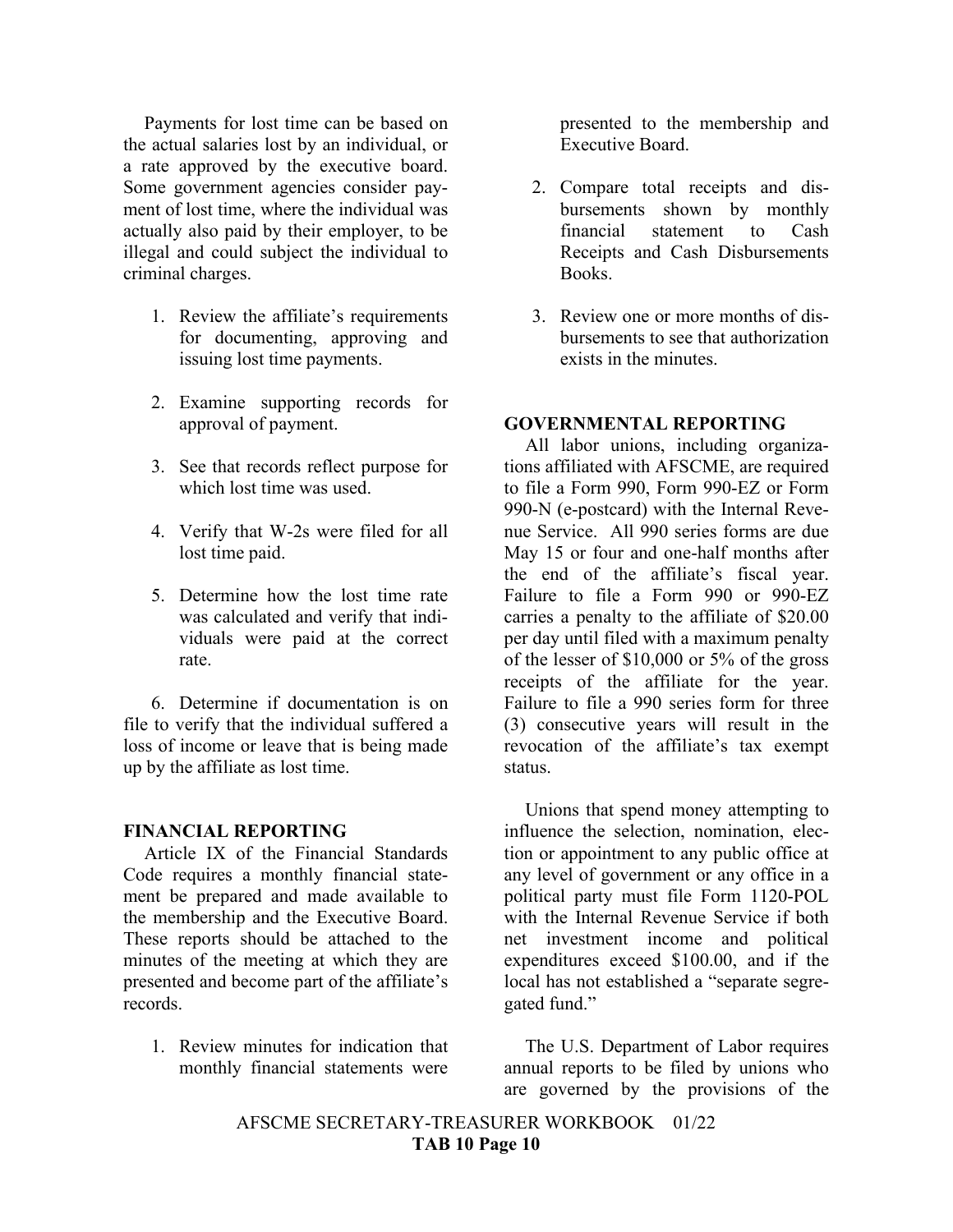Labor-Management Reporting and Disclosure Act of 1959, as Amended (primarily those who represent private sector members). Form LM-2 must be filed for those qualifying affiliates who have annual receipts of \$250,000 or more. LM-3 needs to be filed for qualifying affiliates who have annual receipts \$10,000 or more but less than \$250,000. LM-4 needs to be filed for qualifying affiliates who have annual receipts less than \$10,000. These forms must be filed electronically.

Other governmental filings may also be required. Please see Appendix H of the Financial Standards Code for additional information on governmental reports.

- 1. Determine the appropriate IRS 990 series form has been properly filed with the Internal Revenue Service and, if applicable, that the appropriate Form LM-2, LM-3 or LM-4 has been filed with the U.S. Department of Labor.
- 2. If the examination of records indicates that political contributions have been made, and if a "separate segregated fund" has not been established, determine that IRS Form 1120-POL has been filed and the necessary tax paid.

# **LOCAL UNION REPORTING**

The International Constitution requires that all Local Unions file the "Local Union Annual Financial Report" with the International Union each year and that all affiliates file a "Surety Bond Report" annually.

1. Check to see that the Local Union Officers have filed the "Local Union Annual Financial Report" for the most recent fiscal year.

- 2. Review the comments, if any, made by the International Union and see that any recommended adjustments in record keeping have been made.
- 3. Check to see that the annual Surety Bond Report was completed and forwarded to the International Union for the most recent year.

# **MAINTENANCE OF RECORDS**

The records listed in this audit guide needed to perform the audit must be maintained for seven (7) years. Minutes should be retained longer if possible or if space permits.

1. Check to see that all records of the union are retained in their original form for at least seven (7) years as required by the Financial Standards Code.

# **AUDITS**

The Financial Standards Code requires that at a minimum each year an audit of the affiliate be conducted by Trustees of the affiliate, or by independent auditor(s) not connected with the union. The Code requires that a report be made to the Executive Board and to the membership.

- 1. If the audit is performed by an independent auditor or CPA, check the minutes to see that the report was made to the Executive Board and to the membership.
- 2. Check to see that all recommended adjustments in record keeping have been made.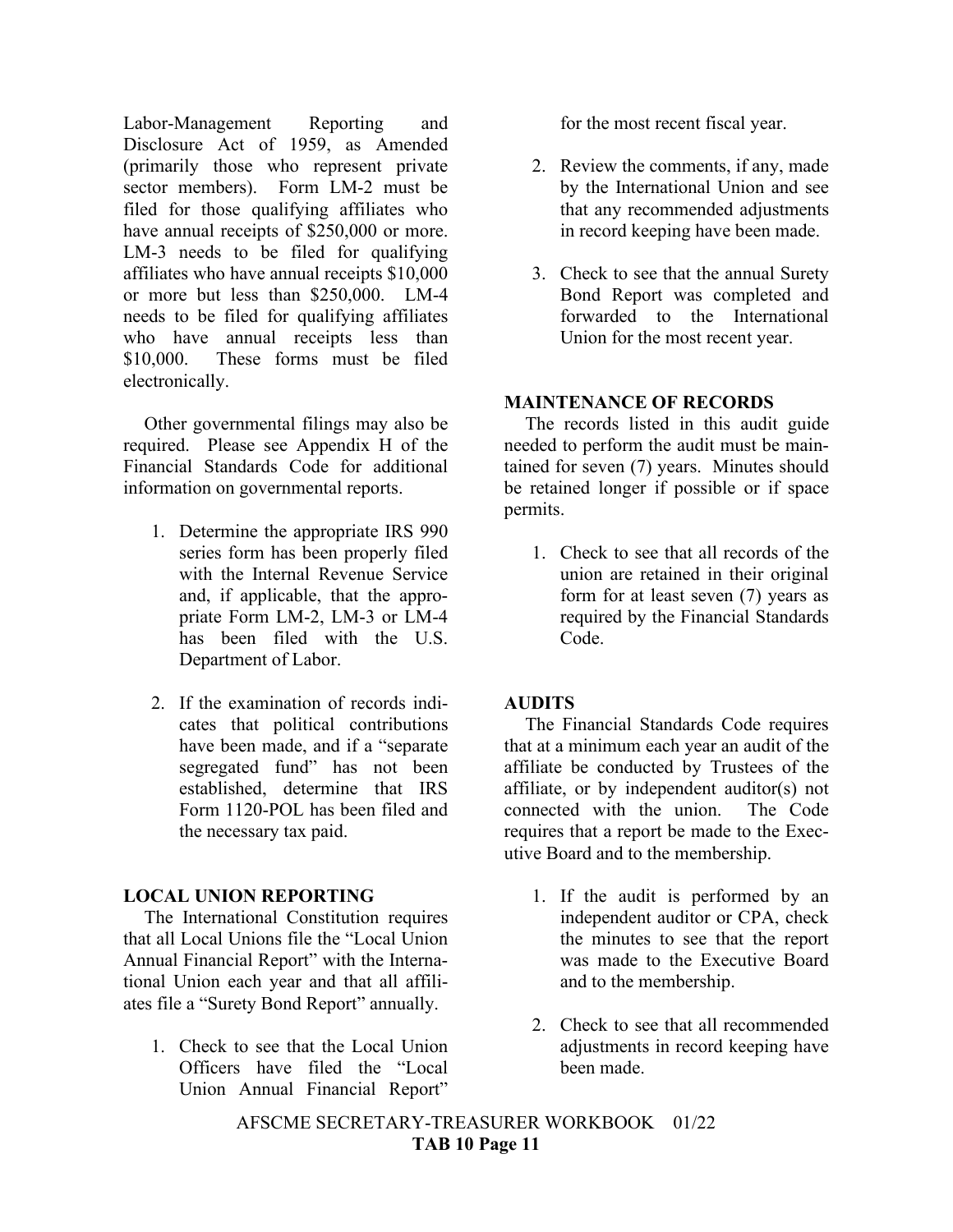### **REPORT OF FINDINGS - TRUSTEE AUDIT**

If the audit is conducted by the Trustees, they are required by the Financial Standards Code to report their findings to the Executive Board and to the membership.

- 1. The report should be written to show those areas which do not conform to the prescribed standards outlined in the Financial Standards Code.
- 2. The report should be directed to the Executive Board and signed by each of the Trustees.

## **REVIEW OF OUTSIDE AUDITOR REPORT**

If the audit was performed by an outside independent accountant, such as a CPA, then they should make a separate report of compliance with the Financial Standards Code.

1. Obtain copy of the CPA's "Engagement Letter" -- which

specifies the work the CPA was to perform.

- 2. Obtain a copy of the Audit Report.
- 3. Obtain a copy of the Financial Standards Code Compliance Report.
- 4. Obtain a copy of the CPA's "Management Letter" -- which lists issues that need to be reviewed by the Executive Board.
- 5. Inquire as to whether the CPA issued a SAS 115 letter regarding internal control and review the finding.
- 6. Determine that reports are properly presented to the Executive Board and/or membership and that any recommended actions are appropriately addressed.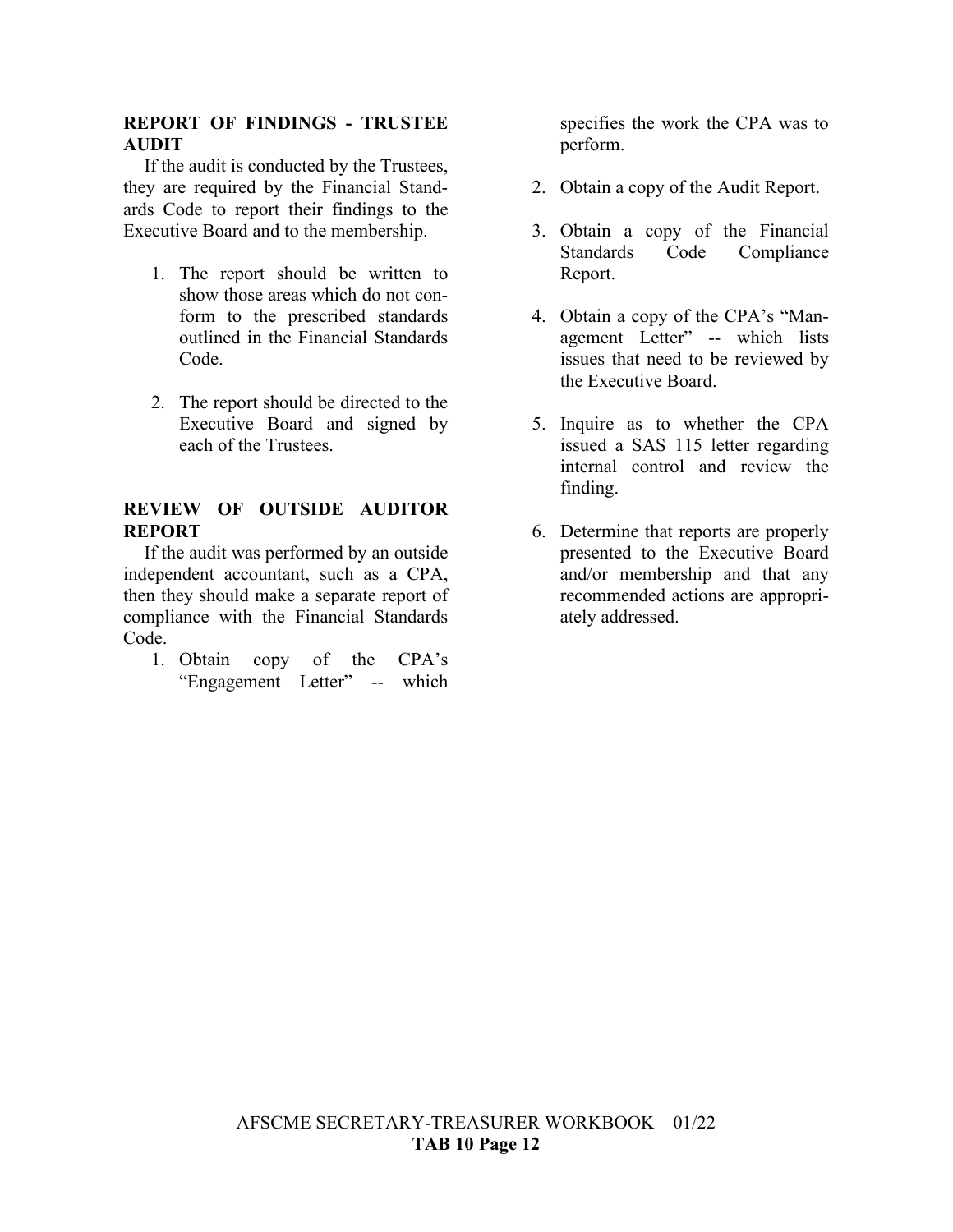# **TRUSTEE AUDIT CHECK LIST**

**The answer to each of the following questions should be "YES". A "NO" response is a violation of the Financial Standards Code that should be investigated and reported to the affiliate's Executive Board.**

|     | <b>Trustee Audit Questions</b>                                                                                        |                |
|-----|-----------------------------------------------------------------------------------------------------------------------|----------------|
|     |                                                                                                                       | <b>Answers</b> |
| 1.0 | Are bank statements and canceled checks (or front and back copies)<br>maintained for each bank account?               |                |
| 1.1 | Does each bank statement show the name and address of the local<br>union?                                             |                |
| 1.2 | Is a bank reconciliation prepared monthly for each bank account?                                                      |                |
| 1.3 | Is a completed bank reconciliation attached to each bank statement?                                                   |                |
| 1.4 | Are canceled checks (or front and back copies) returned by the bank<br>along with the bank statements?                |                |
| 2.0 | Is a canceled check (or front and back copy) on file to support each<br>disbursement reflected on the bank statement? |                |
| 2.1 | Is each canceled check signed by two officers?                                                                        |                |
| 2.2 | Is a cash disbursements journal or automated accounting system<br>maintained?                                         |                |
| 2.3 | Is each check (including void checks) listed in the check register and<br>cash disbursement journal?                  |                |
| 3.0 | Are bank receipts maintained for all deposits?                                                                        |                |
|     |                                                                                                                       |                |
| 3.1 | Are bank receipts matched to bank statements to confirm the<br>deposit is recorded by the bank?                       |                |
|     |                                                                                                                       |                |
| 3.2 | Is a cash receipts journal or automated accounting system<br>maintained?                                              |                |
|     |                                                                                                                       |                |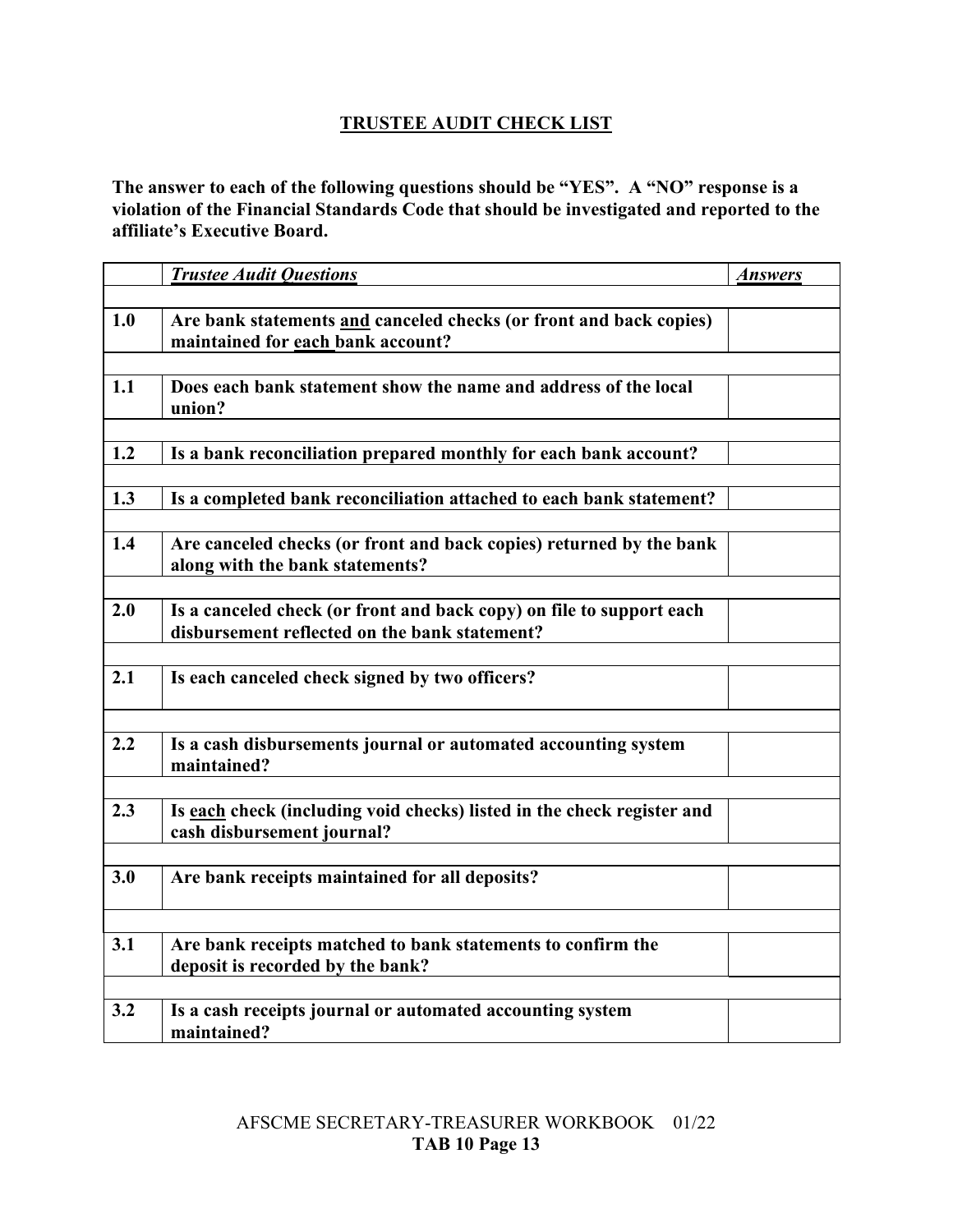|     | <b>Trustee Audit Questions</b>                                                                                                                                      | <b>Answers</b> |
|-----|---------------------------------------------------------------------------------------------------------------------------------------------------------------------|----------------|
| 3.3 | Is each cash receipt identified and explained in the checkbook and<br>cash receipts journal?                                                                        |                |
| 4.0 | If the local has a petty cash fund, is the balance (and checks to<br>replenish it) \$100 or less?                                                                   |                |
| 4.1 | If the local has a petty cash fund, are receipts on file to support each<br>check used to replenish the petty cash fund?                                            |                |
| 5.0 | Are minutes maintained for all Executive Board and general<br>membership meetings?                                                                                  |                |
| 5.1 | Are all expenditures properly authorized by Executive Board or<br>Membership vote on specific expenditures, recurring obligations,<br>contracts, or annual budgets? |                |
| 5.2 | Do minutes of Executive Board or Membership meetings reflect<br>specific approval of each unusual or large expenditure?                                             |                |
| 6.0 | Do all expenditures serve a legitimate union purpose?                                                                                                               |                |
| 7.0 | Are paid bills filed in an orderly and organized manner?                                                                                                            |                |
| 7.1 | Are the check number, date and amount paid written on filed bills?                                                                                                  |                |
| 7.2 | Is an expense report on file to document each reimbursement to<br>officers, members and employees?                                                                  |                |
| 7.3 | Are employee expense reports approved by appropriate supervisors?                                                                                                   |                |
| 7.4 | Are officer expense reports approved by the Executive Board or a<br>committee of officers selected for that purpose?                                                |                |
| 7.5 | Do expense reports have adequate original receipts attached and is<br>the union business purpose properly documented?                                               |                |
| 7.6 | Are mileage reimbursements supported by starting and ending<br>location and total mileage?                                                                          |                |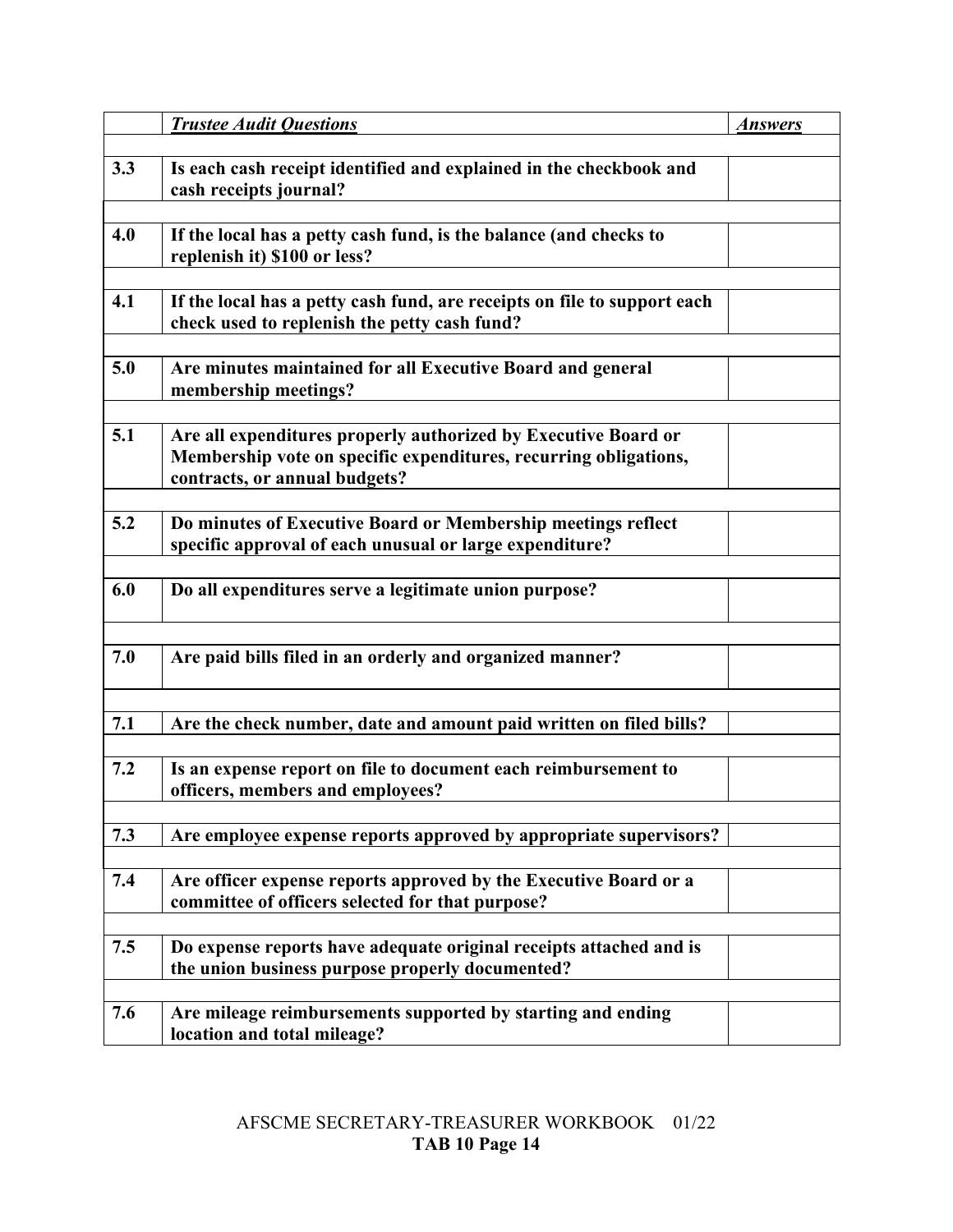|             | <b>Trustee Audit Questions</b>                                                                                                                                                                                                                                                                    | <b>Answers</b> |
|-------------|---------------------------------------------------------------------------------------------------------------------------------------------------------------------------------------------------------------------------------------------------------------------------------------------------|----------------|
| 7.7         | For mileage reimbursements, is the union business purpose specified<br>for each trip?                                                                                                                                                                                                             |                |
| 7.8         | Does the rate used to calculate mileage agree to the affiliate's<br>policy?                                                                                                                                                                                                                       |                |
| 8.0         | If the affiliate has a credit card, are itemized expense reports on file<br>that account for each and every credit card charge?                                                                                                                                                                   |                |
| 8.1         | If the affiliate has a credit card, are itemized credit card charges<br>reported on expense reports and reconciled to the credit card<br>statement?                                                                                                                                               |                |
| 8.2         | If the affiliate has a credit card, were itemized expense reports<br>submitted by all authorized users prior to payment to the credit card<br>company?                                                                                                                                            |                |
| 9.0         | Are monthly financial statements prepared and given to the<br><b>Executive Board and membership?</b>                                                                                                                                                                                              |                |
| 9.1         | Do monthly financial reports reflect the following?<br>- Income by source and total income<br>$Yes \_\_ No \_\_$<br>- Expenses by type and total expenses<br>$Yes \_\_ No \_\_$<br>- Total cash at month's start and end<br>$Yes \_\_ No \_\_$<br>- A list of unpaid bills at month end<br>Yes No |                |
| <b>10.0</b> | Are lost time payments, officer allowances, and stipends supported<br>by proper documentation, including approval in the minutes of<br>membership or Executive Board meetings?                                                                                                                    |                |
| 10.1        | Are payroll taxes withheld from lost time payments, officer<br>allowances, and stipends with W-2's issued for all these payments?                                                                                                                                                                 |                |
| 10.2        | If the affiliate is required to file IRS Form 990 or 990-EZ (annual<br>receipts total over \$50,000), has the form been filed on time (by May<br>15 or 4 $\frac{1}{2}$ months after fiscal year end)?                                                                                             |                |
| 10.3        | If the affiliate's annual receipts are \$50,000 or less, was the<br>electronic postcard IRS 990-N filed by May 15 <sup>th</sup> or 4 $\frac{1}{2}$ months after<br>the fiscal year end?                                                                                                           |                |
|             |                                                                                                                                                                                                                                                                                                   |                |